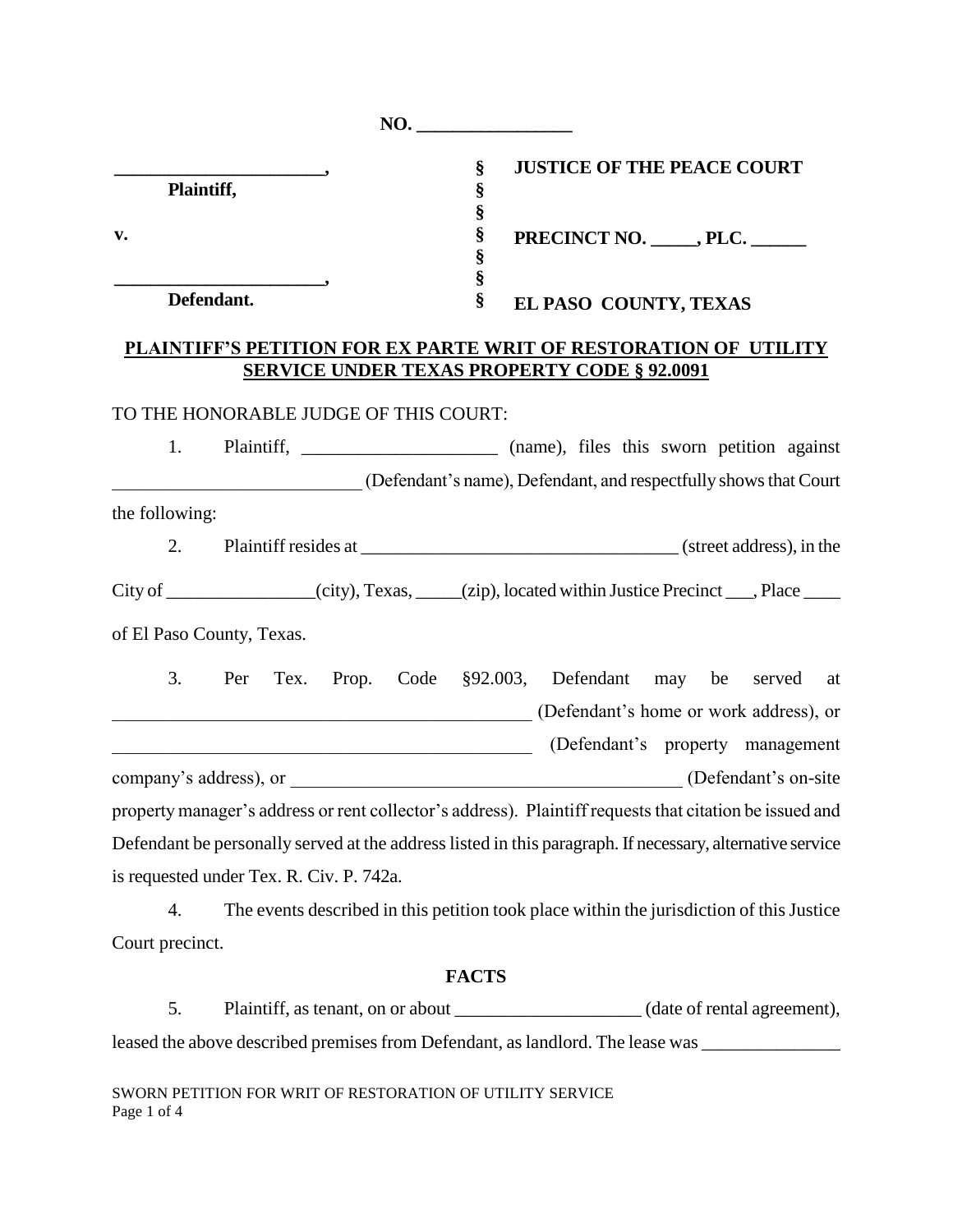(oral / written). The lease is currently in effect.

5. On Class Contract On the Oefendant unlawfully on the Defendant unlawfully caused the interruption of Plaintiff's \_\_\_\_\_\_\_\_\_\_\_\_\_\_\_\_\_\_\_\_\_\_\_\_\_\_ (the disabled utility: water / gas / electricity) service by:

\_\_\_\_\_\_\_\_\_\_\_\_\_\_\_\_\_\_\_\_\_\_\_\_\_\_\_\_\_\_\_\_\_\_\_\_\_\_\_\_\_\_\_\_\_\_\_\_\_\_\_\_\_\_\_\_\_\_\_\_\_\_\_\_\_\_\_\_\_\_\_\_\_\_\_\_\_\_

\_\_\_\_\_\_\_\_\_\_\_\_\_\_\_\_\_\_\_\_\_\_\_\_\_\_\_\_\_\_\_\_\_\_\_\_\_\_\_\_\_\_\_\_\_\_\_\_\_\_\_\_\_\_\_\_\_\_\_\_\_\_\_\_\_\_\_\_\_\_\_\_\_\_\_\_\_\_

\_\_\_\_\_\_\_\_\_\_\_\_\_\_\_\_\_\_\_\_\_\_\_\_\_\_\_\_\_\_\_\_\_\_\_\_\_\_\_\_\_\_\_\_\_\_\_\_\_\_\_\_\_\_\_\_\_\_\_\_\_\_\_\_\_\_\_\_\_\_\_\_\_\_\_\_\_\_

\_\_\_\_\_\_\_\_\_\_\_\_\_\_\_\_\_\_\_\_\_\_\_\_\_\_\_\_\_\_\_\_\_\_\_\_\_\_\_\_\_\_\_\_\_\_\_\_\_\_\_\_\_\_\_\_\_\_\_\_\_\_\_\_\_\_\_\_\_\_\_\_\_\_\_\_\_\_

\_\_\_\_\_\_\_\_\_\_\_\_\_\_\_\_\_\_\_\_\_\_\_\_\_\_\_\_\_\_\_\_\_\_\_\_\_\_\_\_\_\_\_\_\_\_\_\_\_\_\_\_\_\_\_\_\_\_\_\_\_\_ (Defendant's actions).

Defendant has acted in bad faith in Defendant's attempt to keep Plaintiff from having the disabled utility available to the unit.

6. Attempts by Plaintiff to resolve these issues have been unsuccessful. Plaintiff has attempted to resolve these issues by  $\qquad \qquad$ , but Defendant has not restored utility service to the rental unit.

## **CAUSE OF ACTION**

### **Violation of Texas Property Code §92.008** *et seq.*

7. Defendant violated Section 92.008 *et seq.* of the Property Code by causing the interruption of utilities to Plaintiff's rental unit.

8. Plaintiff requests that the Court issue a Writ of Restoration of Utility Service that entitles Plaintiff to immediate and temporary restoration of the disconnected utility service as permitted by section 92.0091(c) of the Texas Property Code.

# **REQUEST FOR RELIEF**

9. Plaintiff requests that the Court find Defendant liable, and grant Plaintiff the following relief from Defendant:

- a. an Ex Parte Writ of Restoration of Utility Service under Texas Property Code 92.0091 ordering Defendant to immediately reconnect the disabled utility service;
- b. that said Writ of Restoration of Utility Service be served on Defendant in accordance with law;
- c. that Defendant be prohibited from interfering with Plaintiff's peaceful possession of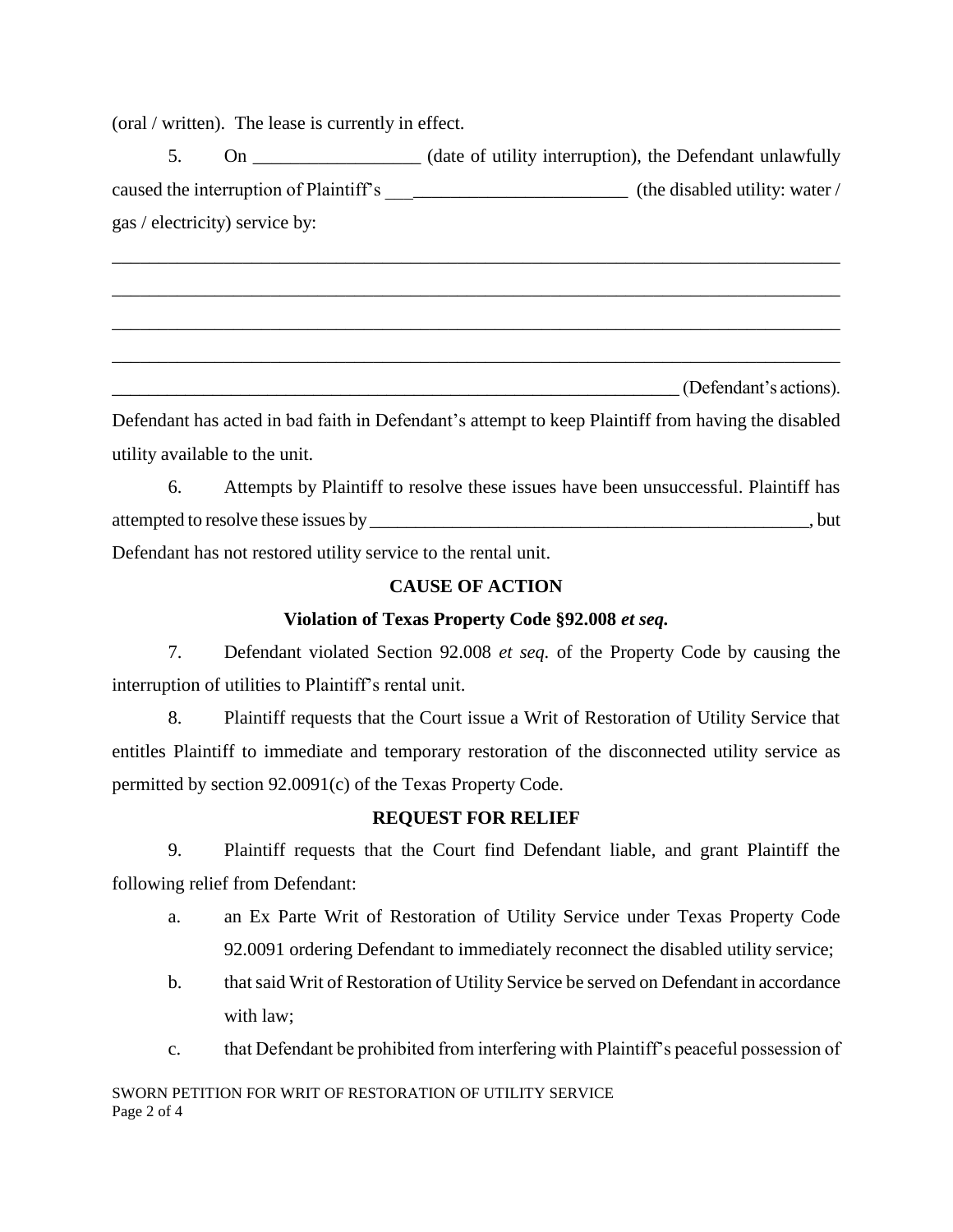the premises;

- d. that all court costs be assessed against Defendant;
- e. and for such other relief as Plaintiff may be lawfully entitled until such time proper notice and hearing is held before this Court.

Respectfully Submitted,

**\_\_\_\_\_\_\_\_\_\_\_\_\_\_\_\_\_\_\_\_\_\_\_\_\_\_\_\_\_\_\_\_\_\_\_\_**

\_\_\_\_\_\_\_\_\_\_\_\_\_\_\_\_\_\_\_\_\_\_\_\_\_\_\_\_\_\_\_\_\_\_\_\_

\_\_\_\_\_\_\_\_\_\_\_\_\_\_\_\_\_\_\_\_\_\_\_\_\_\_\_\_\_\_\_\_\_\_\_\_

\_\_\_\_\_\_\_\_\_\_\_\_\_\_\_\_\_\_\_\_\_\_\_\_\_\_\_\_\_\_\_\_\_\_\_\_

Signature

Printed Name

Address

Phone Number (Daytime)